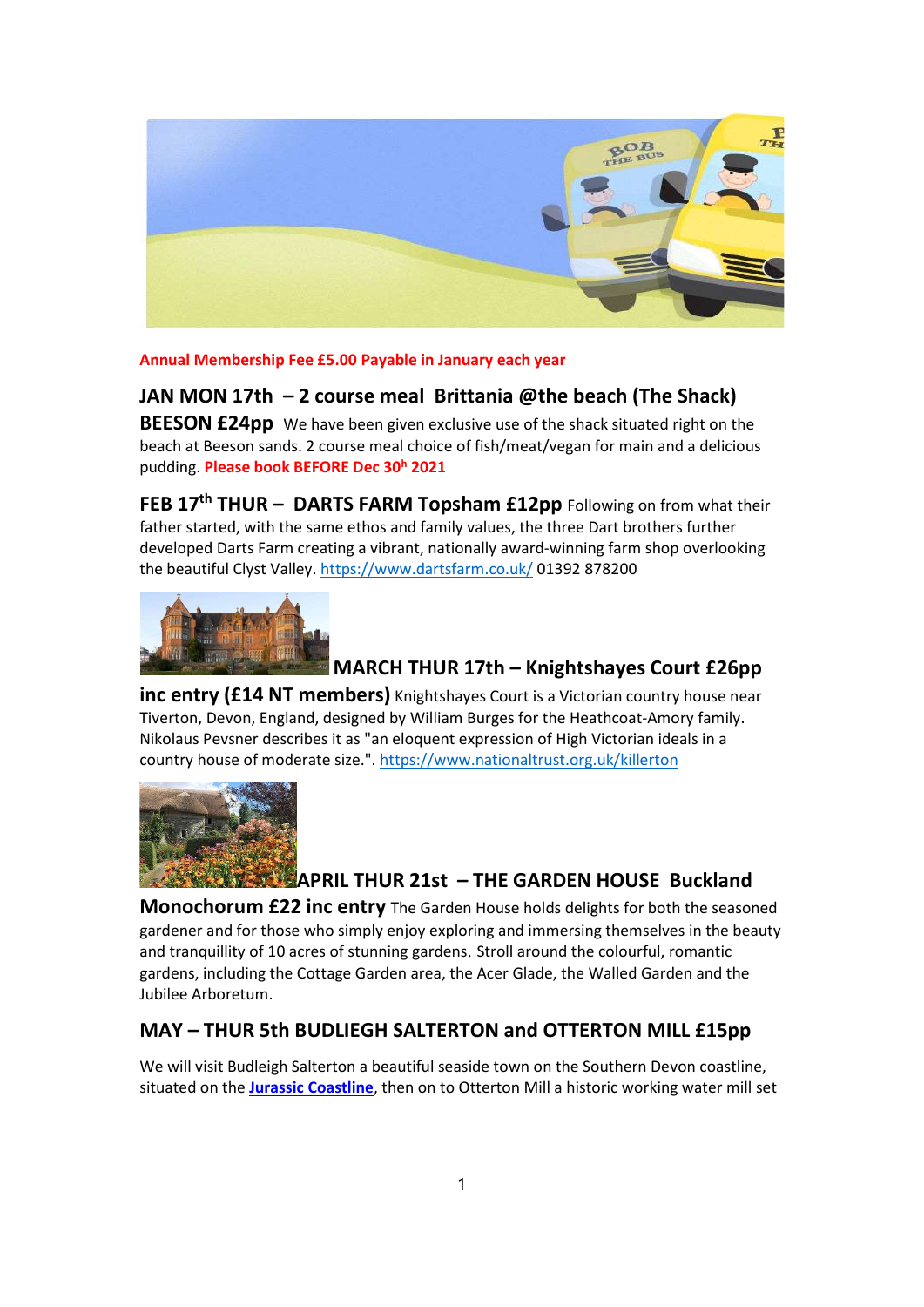

beside the River Otter in one of Devon's most beautiful coastal valleys

for lunch. Finally visiting Fairlinch museum, Fairlynch is a unique thatched museum depicting the local history of Budleigh Salterton and the Lower Otter Valley. Café at Otterton. Enjoy at your own pace



#### £13pp

Roll up.. Roll up… for the Dartmoor magical mystery tour. Craggy landscapes, defined forests, Neolithic tombs, wetlands and tors, bronze age circles, wildlife and Bob. What's not to like ! Stopping for lunch who knows where?? (not inc in cost)

# MAY – THUR 26<sup>th</sup> TINTAGEL CASTLE £30pp inc entry (English heritage members £20)



Immerse yourself in history, myths and stunning scenery at Tintagel Castle set high on Cornwall's rugged north coast. Linked with the legend of King Arthur, for centuries this dramatic castle and coastline has fired the imaginations of writers, artists. Cafe and toilets back at visitor information. No disabled access around the castle. uneven + steps + walking required. Contact 01840 770350.



# JUNE – MON 13th LOST GARDENS OF HELIGAN £32pp inc

**entry** One of the most popular botanical gardens in the UK. The gardens are typical of the 19th century Gardenesque style with areas of different character and in different design styles. https://www.heligan.com/. Cafe and toilets. Disabled access – to the gardens but not down to the jungle and wider estate. Mobility scooter can be hired if you have previous experience of handling one. Contact 01726 845100



# JULY – THUR 7th RAME HEAD and

CAWSANDS/KINGSAND - £15pp A scenic drive along military road with stunning views of whitsand bay, stopping at Rame Head, enjoy a walk around the head or visit the derelict chapel on the point. Then on to Cawsand and Kingsand, quaint twin villages where you can enjoy lunch and stroll around the villages. A calm sheltered bay with views across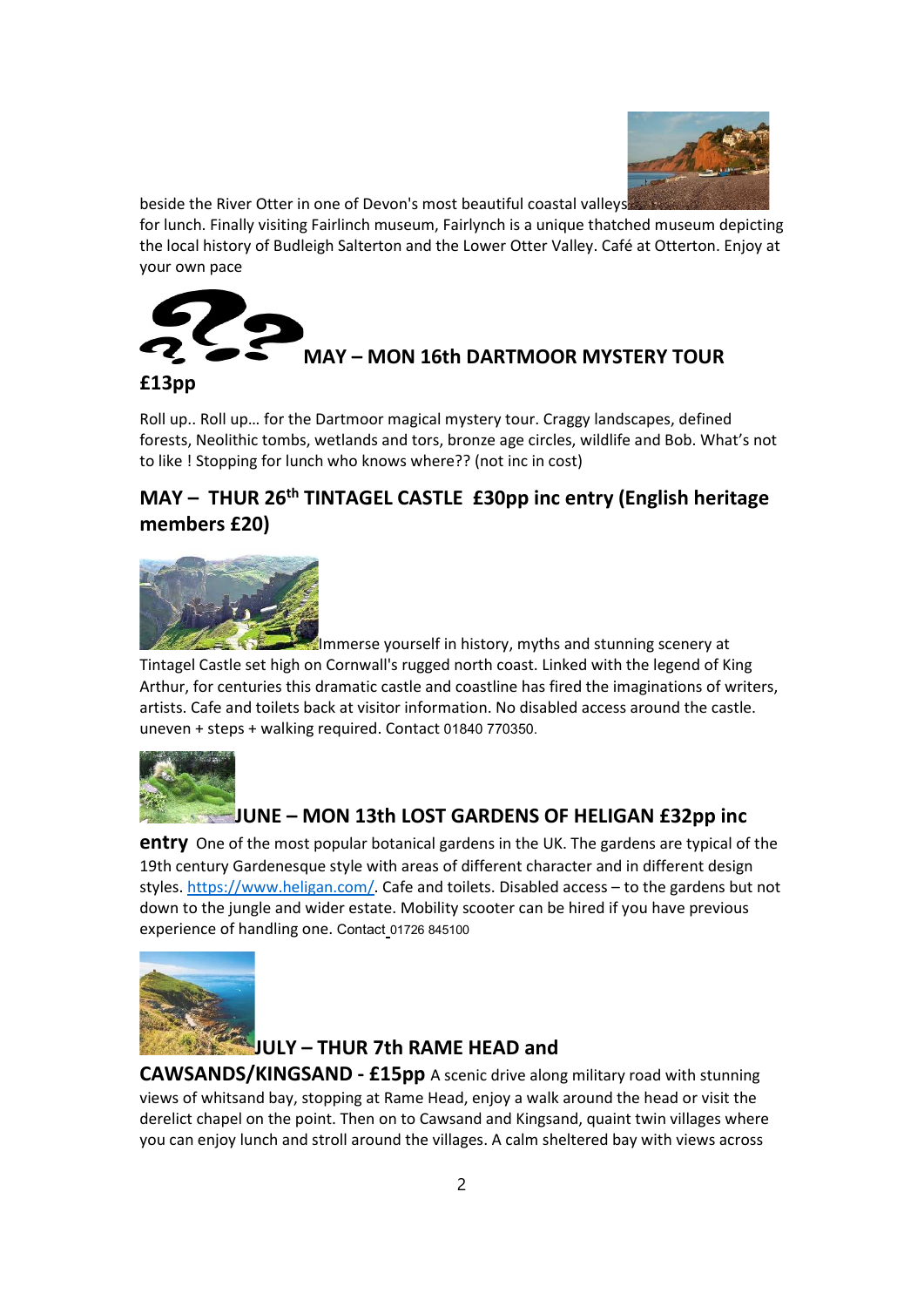Plymouth sound. You can choose to take the ferry back to the Barbican where you will be met by the bus (£5 for ferry not inc in cost)



### . JULY - MON 25th PAIGNTON

PLEASURE CRUISE TO DARTMOUTH - £23pp inc boat A relaxed 30 mile day trip with beautiful coastal and riverside scenery. See Agatha Christie's house, Philips' famous Shipyard, Royal Naval College.



# $\blacktriangleright$  AUG THUR  $11^{\text{th}}$  (TBC) BOAT TRIP

DOWN RIVER YEALM and OTTER NURSERY - £27pp inc boat A stunning, 2 hour non-stop cruise sailing beyond Plymouth Sound to the tranquil River Yealm, taking in the breath taking scenery & wildlife of the Devon coast. visiting Otter nursery to stoke up on you're summer plants

# AUG – MON 29th £32 inc entry NT members £16 LANHYDROCK HOUSE

**AND GARDENS** Magnificent late victorian house with gardens and woodland estate. This 19th-century high-Victorian country house is one of the most fascinating in England. Colourful gardens, riverside walks.



#### SEPT Mon  $12^{\text{th}}$  CLOVELLY £27pp inc entry The

picturesque, ancient, fishing village of Clovelly is uniquely special and was once owned by the Queen of England. Clinging to a 400 foot cliff, it has no vehicular traffic, just donkeys and sledges. Entry to Clovelly Court Gardens Entry to the Fisherman's Cottage and Kingsley Museum PLEASE NOTE GOOD MOBILTY NEEDED lots of steps and cobbled streets (land rover available @£2.50 each way)



OCT WED 5<sup>th</sup> - LUKESLAND GARDENS lukesland is a 24-acre family-run garden in Dartmoor National Park, on the edge of Ivybridge, in the South Hams, Devon. Set in the picturesque valley of the Addicombe Brook, Lukesland is well-loved for its wonderful range of spring and autumn flowering shrubs and specimen trees, some dating from Victorian times



NOV MON 14th NAVEL MUSEUM OR THE BOX - £12pp